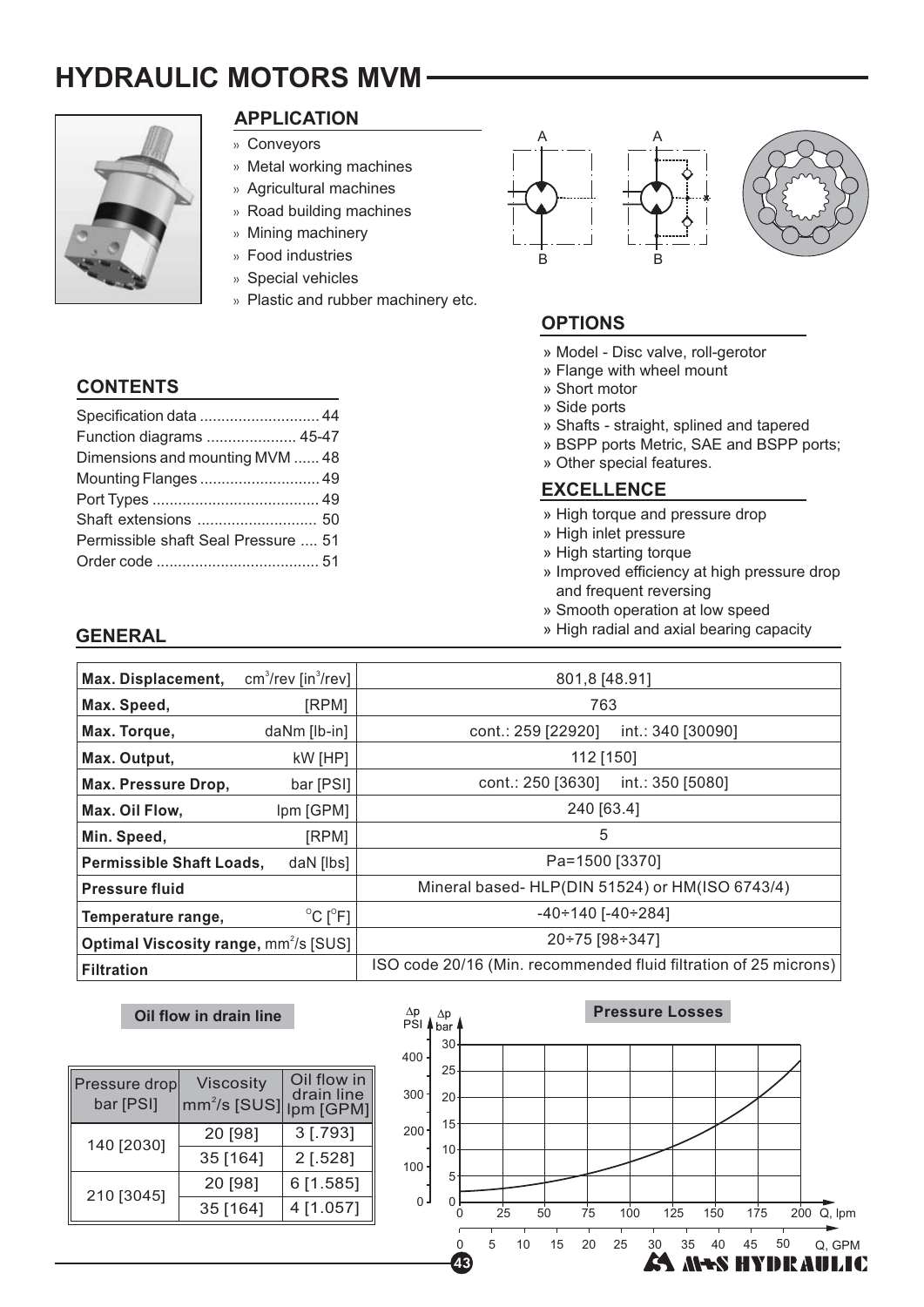# **SPECIFICATION DATA**

| <b>Type</b>                                               |             | <b>MVM</b><br>315          | <b>MVM</b><br>400 | <b>MVM</b><br>500 | <b>MVM</b><br>630                        | <b>MVM</b><br>800 |
|-----------------------------------------------------------|-------------|----------------------------|-------------------|-------------------|------------------------------------------|-------------------|
| Displacement, cm <sup>3</sup> /rev [in <sup>3</sup> /rev] |             | 314,5 [19.19] 400,9 [24.5] |                   |                   | 499,6 [30.5] 629,1 [38.38] 801,8 [48.91] |                   |
| Max. Speed,                                               | cont.       | 636                        | 500               | 400               | 315                                      | 250               |
| [RPM]                                                     | Int.*       | 763                        | 600               | 480               | 380                                      | 300               |
| Max. Torque                                               | cont.       | 115 [10180]                | 144 [12745]       | 180 [15930]       | 227 [20090]                              | 259 [22920]       |
| daNm [lb-in]                                              | Int.*       | 160 [14160]                | 200 [17700]       | 260 [23010]       | 310 [27440]                              | 340 [30090]       |
|                                                           | peak**      | 180 [15930]                | 230 [20355]       | 286 [25315]       | 360 [31860]                              | 402 [35580]       |
| Max. Output                                               | cont.       | 67 [90]                    | 67 [90]           | 67 [90]           | 67 [90]                                  | 67 [90]           |
| kW [HP]                                                   | int.*       | 112 [150]                  | 112 [150]         | 112 [150]         | 112 [150]                                | 112 [150]         |
| <b>Max. Pressure Drop</b>                                 | cont.       | 250 [3630]                 | 250 [3630]        | 250 [3630]        | 250 [3630]                               | 225 [3263]        |
| bar [PSI]                                                 | $Int.*$     | 350 [5080]                 | 350 [5080]        | 350 [5080]        | 350 [5080]                               | 300 [4350]        |
|                                                           | peak**      | 400 [5800]                 | 400 [5800]        | 400 [5800]        | 400 [5800]                               | 350 [5080]        |
| <b>Max. Oil Flow</b>                                      | cont.       | 200 [52.8]                 | 200 [52.8]        | 200 [52.8]        | 200 [52.8]                               | 200 [52.8]        |
| Ipm [GPM]                                                 | Int.*       | 240 [63.4]                 | 240 [63.4]        | 240 [63.4]        | 240 [63.4]                               | 240 [63.4]        |
| <b>Max. Inlet Pressure</b>                                | cont.       | 270 [3915]                 | 270 [3915]        | 270 [3915]        | 270 [3915]                               | 270 [3915]        |
| bar [PSI]                                                 | $Int.*$     | 370 [5365]                 | 370 [5365]        | 370 [5365]        | 370 [5365]                               | 370 [5365]        |
|                                                           | peak**      | 420 [6090]                 | 420 [6090]        | 420 [6090]        | 420 [6090]                               | 420 [6090]        |
| <b>Max. Return Pressure</b>                               | cont.       | 140 [2030]                 | 140 [2030]        | 140 [2030]        | 140 [2030]                               | 140 [2030]        |
| with Drain Line                                           | $Int.*$     | 175 [2540]                 | 175 [2540]        | 175 [2540]        | 175 [2540]                               | 175 [2540]        |
| bar [PSI]                                                 | peak**      | 210 [3045]                 | 210 [3045]        | 210 [3045]        | 210 [3045]                               | 210 [3045]        |
| Max. Starting Pressure with Unloaded Shaft,               |             |                            |                   |                   |                                          |                   |
| bar [PSI]                                                 |             | 5 [70]                     | 5 [70]            | 5 [70]            | 5 [70]                                   | 5 [70]            |
| Min. Starting Torque daNm [lb-in]                         |             | 92 [8140]                  | 115 [10180]       | 144 [12745]       | 180 [15930]                              | 205 [18145]       |
| Min. Speed***, [RPM]                                      |             | 10                         | 6                 | 8                 | 6                                        | 5                 |
| Weight, kg [lb]                                           | <b>MVM</b>  | 41,3 [91]                  | 42,1 [93]         | 43 [95]           | 44,5 [98]                                | 46 [101.4]        |
|                                                           | <b>MVMC</b> | 43,8 [96.6]                | 44,9 [99]         | 45,8 [101]        | 48,3 [106.5]                             | 50,4 [111.1]      |

\* Intermittent operation: the permissible values may occur for max. 10% of every minute.

\*\* Peak load: the permissible values may occur for max. 1% of every minute.

\*\*\* For speeds lower than given, consult factory or your regional manager.

1. Intermittent speed and intermittent pressure must not occur simultaneously.

2. Recommended filtration is per ISO cleanliness code 20/16. A nominal filtration of 25 micron or better.

3. Recommend using a premium quality, anti-wear type mineral based hydraulic oil HLP(DIN51524) or HM ( ISO 6743/4).

44

If using synthetic fluids consult the factory for alternative seal materials.

4. Recommended minimum oil viscosity 13 mm $^2$ /s [70 SUS] at 50°C [122°F].

5. Recommended maximum system operating temperature is 82°C [180°F].

6. To assure optimum motor life fill with fluid prior to loading and run at moderate load and speed for 10-15 minutes.

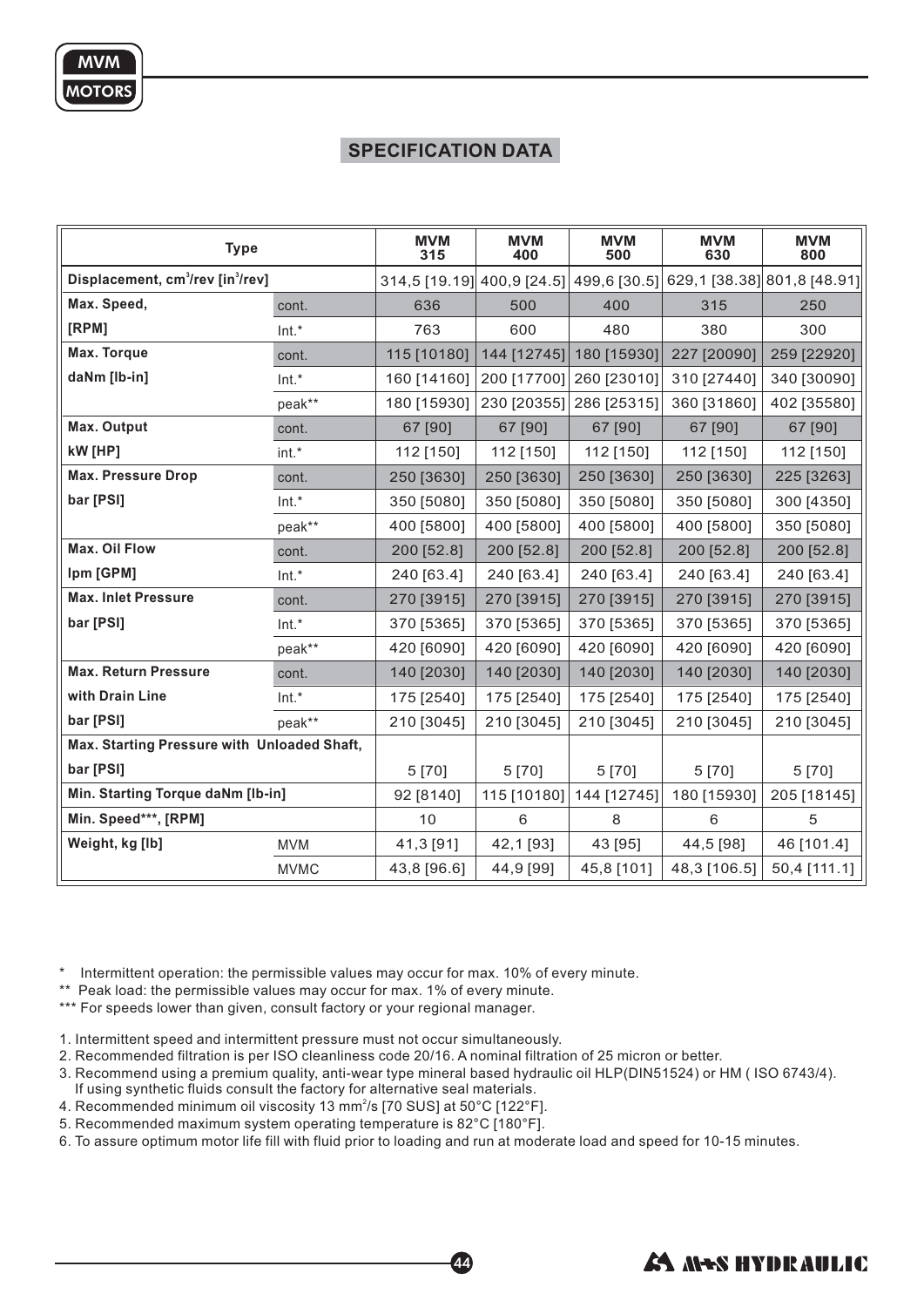

#### **FUNCTION DIAGRAMS**



The function diagrams data was collected at back pressure 5÷10 bar [72.5÷145 PSI] and oil with viscosity of 32 mm²/s [150 SUS] at 50° C [122 $^{\circ}$ F].

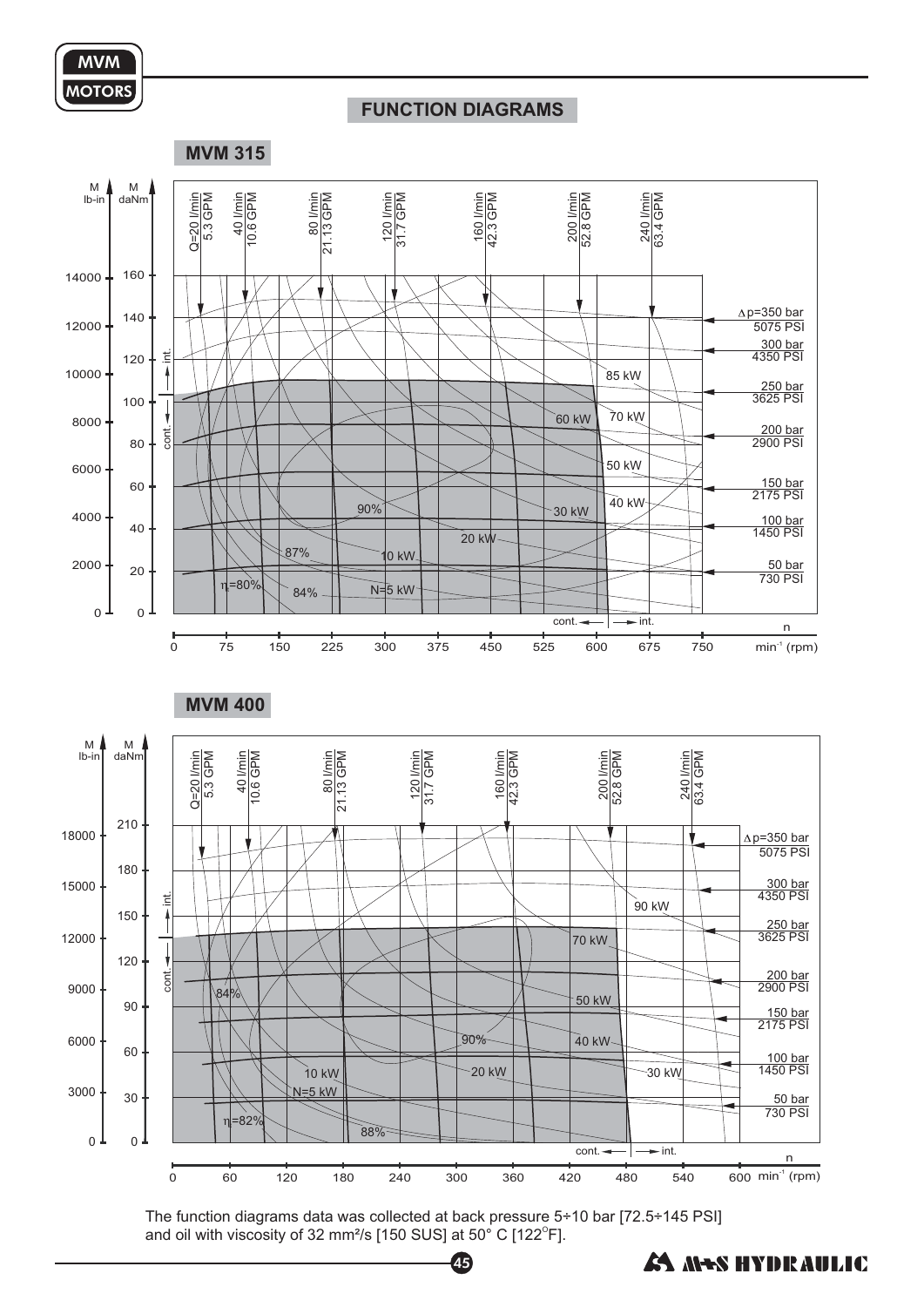# **FUNCTION DIAGRAMS**

**MVM 500**



The function diagrams data was collected at back pressure 5÷10 bar [72.5÷145 PSI] and oil with viscosity of 32 mm²/s [150 SUS] at 50° C [122 $^{\circ}$ F].

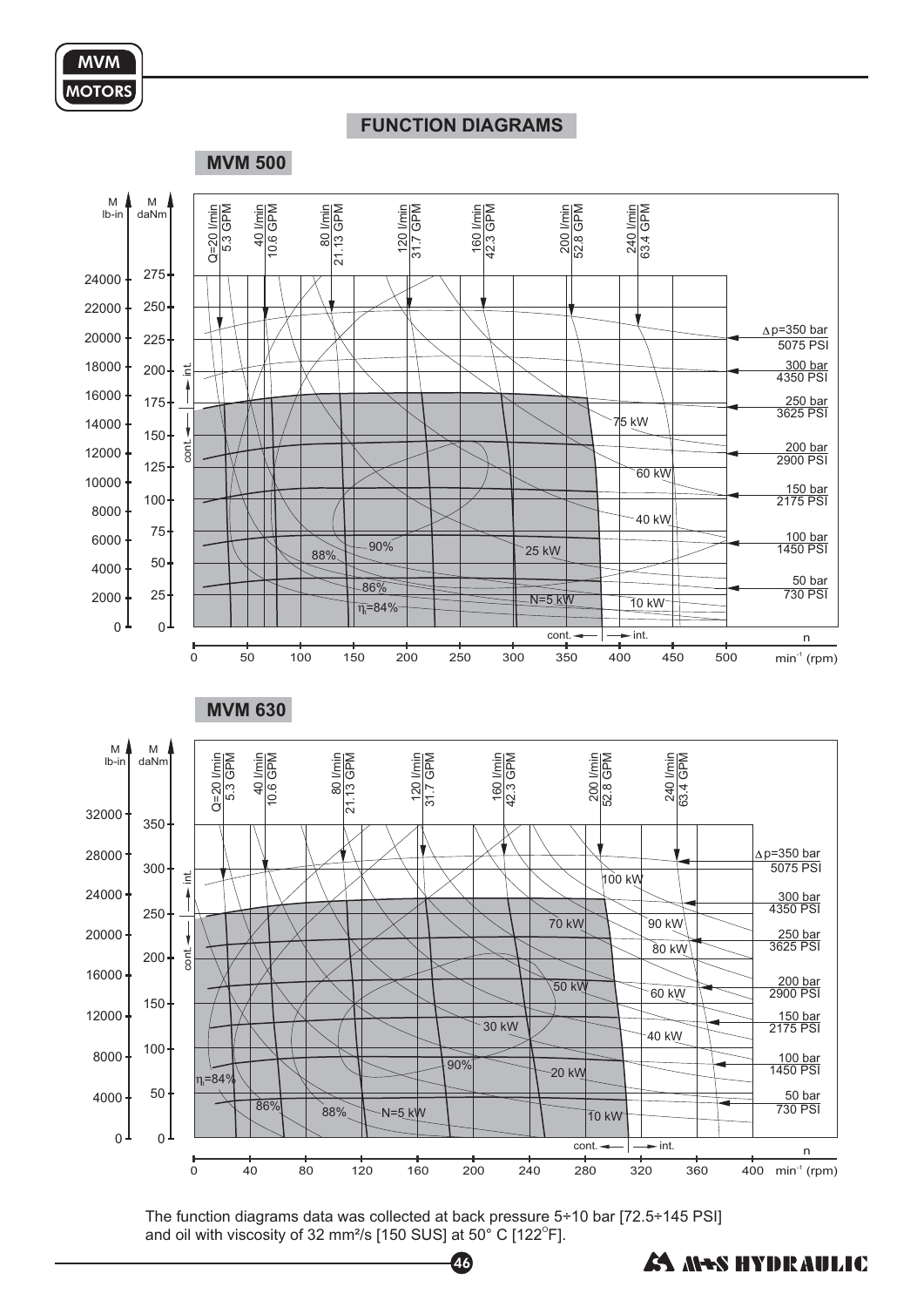#### **FUNCTION DIAGRAMS**



The function diagrams data was collected at back pressure 5÷10 bar [72.5÷145 PSI] and oil with viscosity of 32 mm²/s [150 SUS] at 50° C [122 $^{\circ}$ F].

## **PERMISSIBLE SHAFT LOADS**

The output shaft runs in tapered bearings that permit high axial and radial forces. Curve "**1**" shows max. radial shaft load. Any shaft load exceeding the values shown by the curve will seriously reduce motor life. The two other curves apply to a B10 bearing life of 3000 hours at 200 RPM.

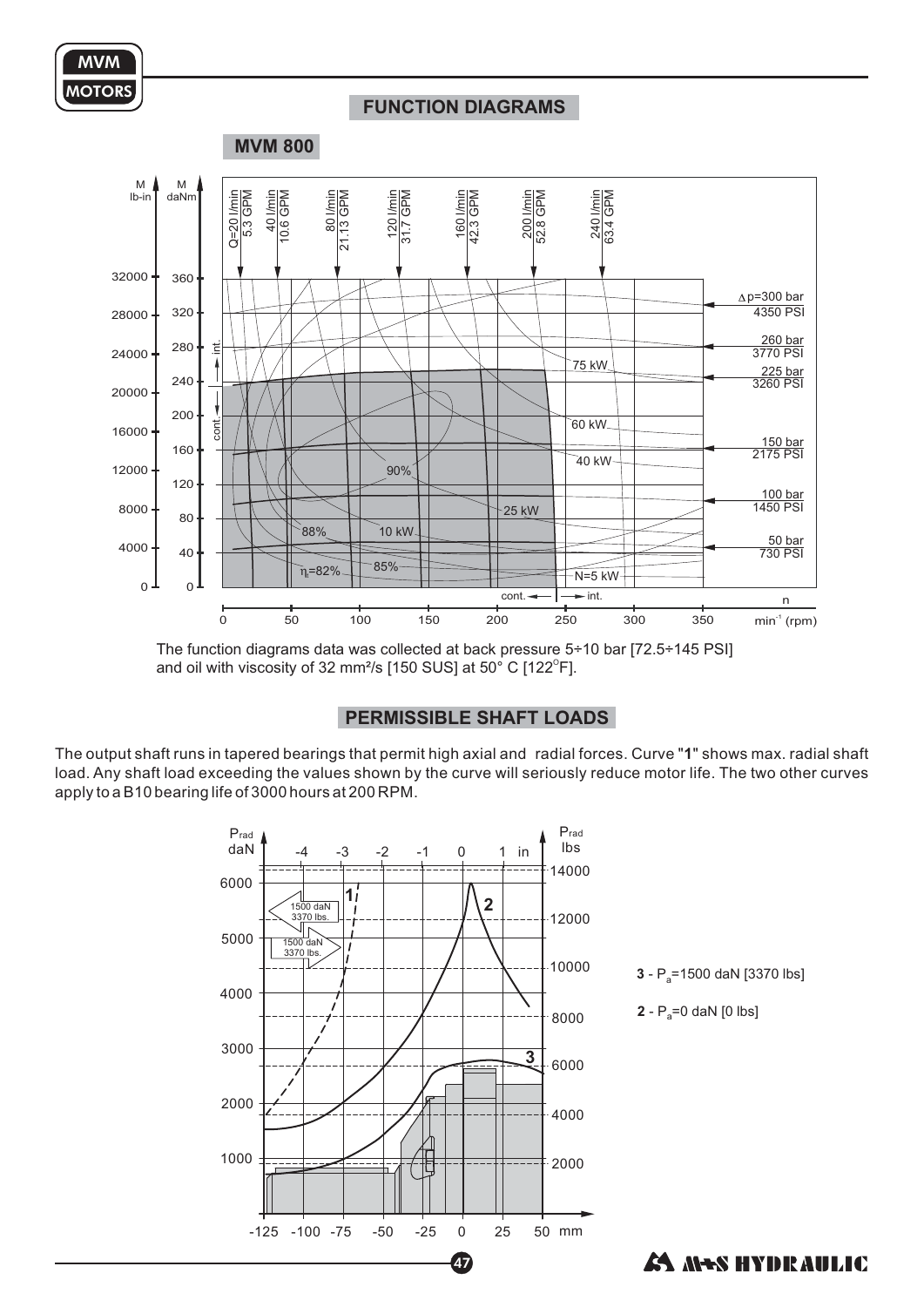

MVM 630 MVM 800 266,0 [10.47] 252,0 [9.92] 198,0 [7.79] 212,0 [8.35] 65,0 [2.56] MVMC 630 MVMC 800 267,0 [10.518] 253,0 [9.961] 199,3 [7.85] 213,3 [8.39] 182,9 [7.20] 196,9 [7.75] 184,2 [7.25] 198,2 [7.80]

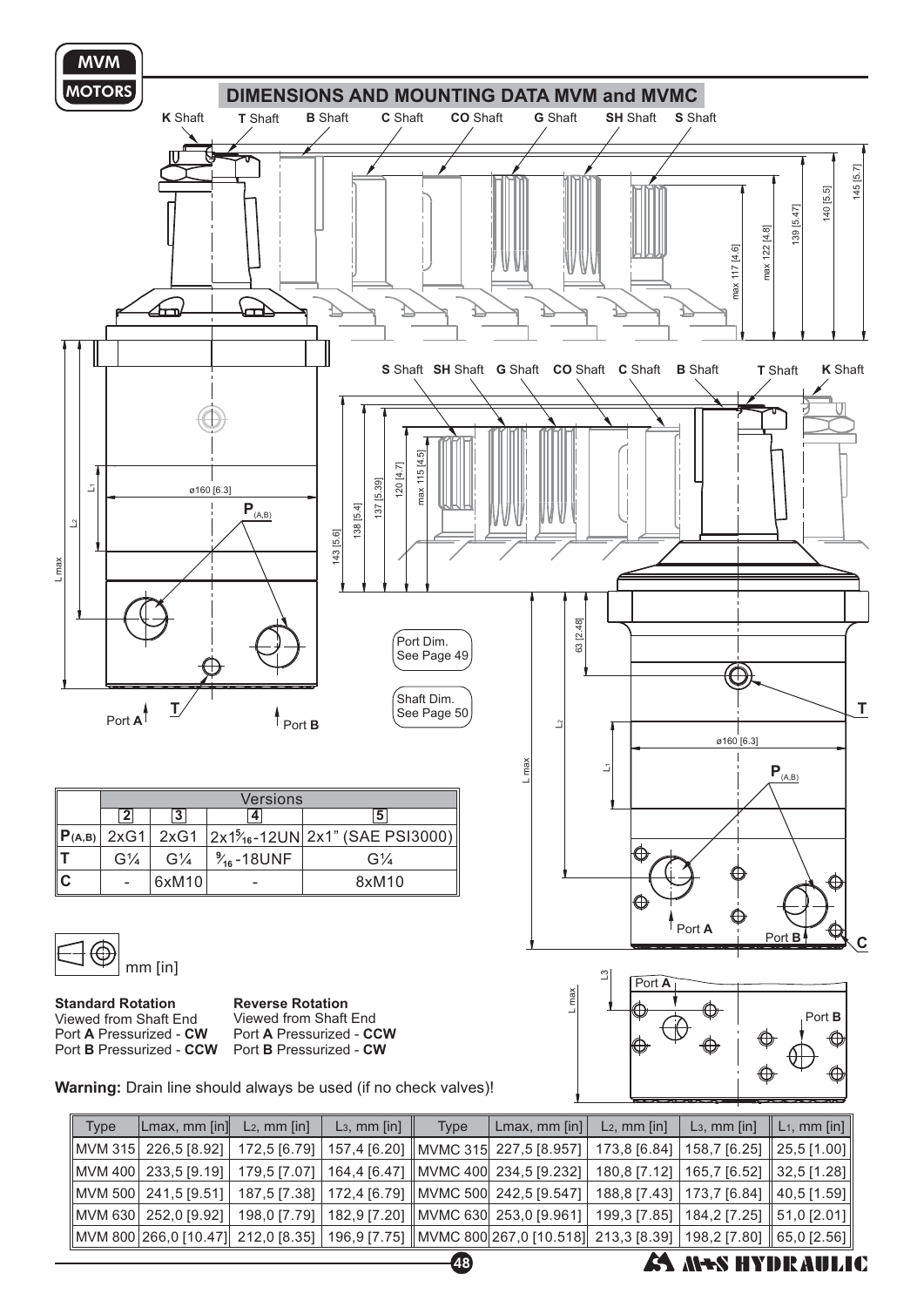

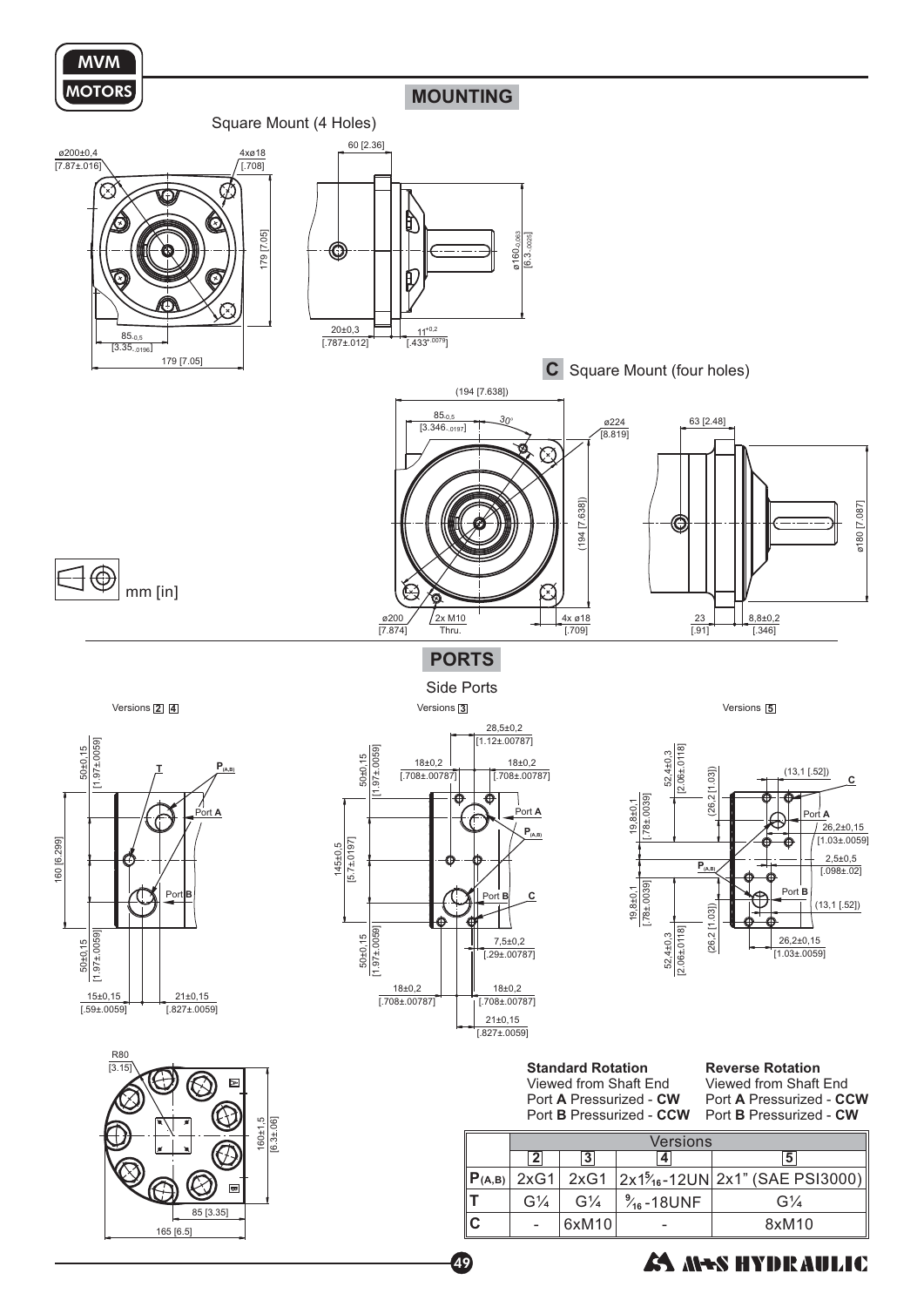<span id="page-7-0"></span>